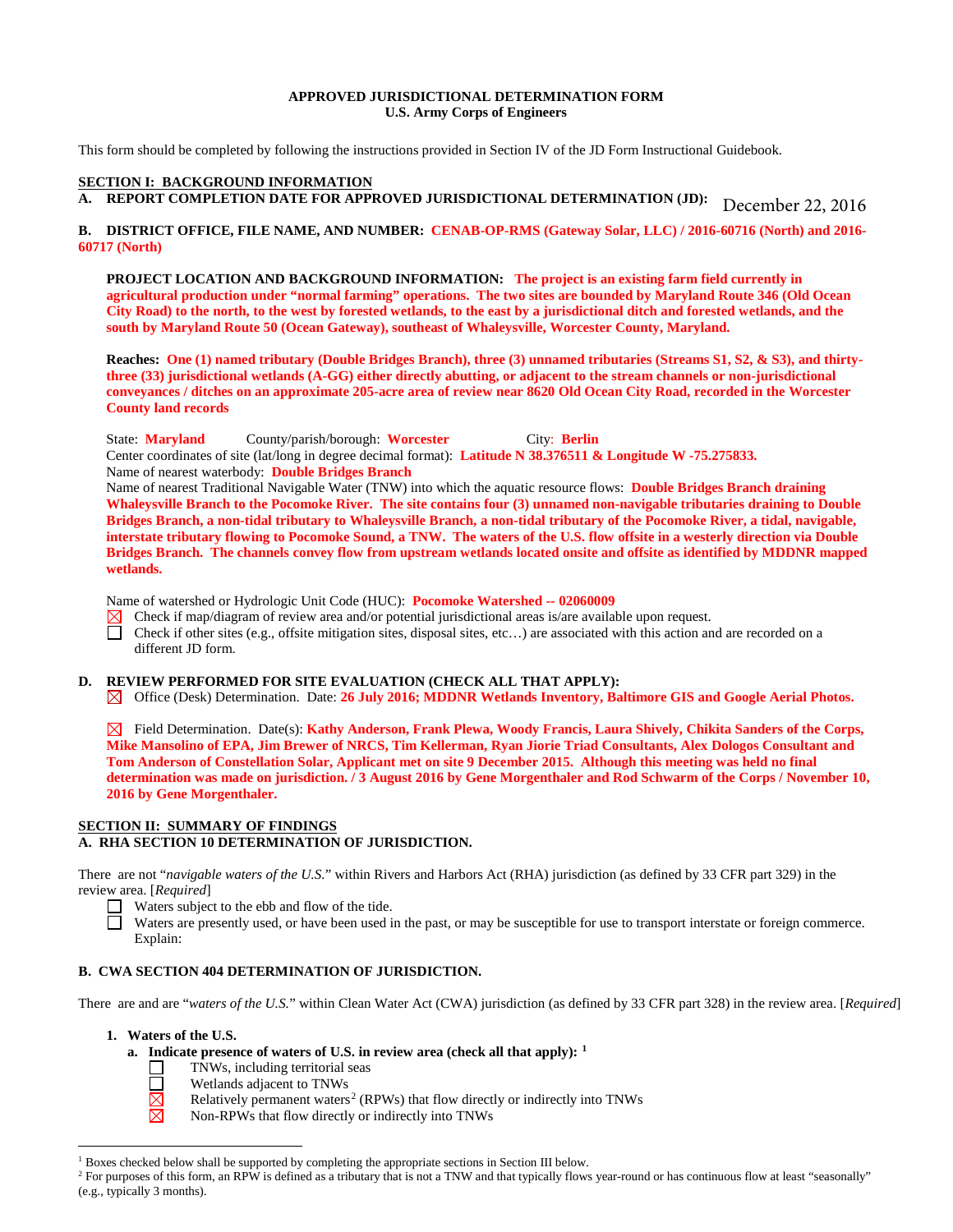- $\boxtimes$  $\boxtimes$  $\overline{\boxtimes}$  $\Box$
- Wetlands directly abutting RPWs that flow directly or indirectly into TNWs
- Wetlands adjacent to but not directly abutting RPWs that flow directly or indirectly into TNWs
- Wetlands adjacent to non-RPWs that flow directly or indirectly into TNWs
- Impoundments of jurisdictional waters
- ñ Isolated (interstate or intrastate) waters, including isolated wetlands
- **b. Identify (estimate) size of waters of the U.S. in the review area: The project site consists of nontidal wetlands and three intermittent stream channels that are non-navigable tributaries flowing to Double Bridges Branch, a non-tidal tributary to Whaleysville Branch that flow to the Pocomoke River, A TNW. The three stream channels identified are relatively permanent waters (RPW), since these stream contain water at least seasonally; and the thirty-three (33) farmed wetlands are either directly abutting, or adjacent to the RPWs or non-jurisdictional conveyances onsite. Total area of waters of the U.S. is approximately 345,204 linear feet of jurisdictional waters (Double Bridges Branch, S1, S2, & S3) and 589,853 square feet (13.54 acres) of jurisdictional wetlands (A-GG).**

| <b>Wetlands:</b> | Wetland $A = 6,360$ square feet (adjacent wetlands to RPW)  |
|------------------|-------------------------------------------------------------|
|                  | Wetland $B = 71,634$ square feet (adjacent wetlands to RPW) |

**Note: Wetland A and B are essentially the same wetland. Because of the disturbance the open water portion would very likely be vegetated if cropping stopped.**

**Wetland C = 2,363 square feet (adjacent wetlands to RPW) Wetland**  $D = 2,438$  **square feet** (adjacent **wetlands** to **RPW**) **Wetland E = 20,817 square feet (adjacent wetlands to RPW) Wetland F = 12,400 square feet (adjacent wetlands to RPW) Wetland G = 1,693 square feet (adjacent wetlands to RPW) Wetland H = 1,721 square feet (adjacent wetlands to RPW) Wetland I = 4,868 square feet (adjacent wetlands to RPW) Wetland J = 2,038 square feet (abutting wetlands to non-RPW) Wetland K = 33,062 square feet (adjacent wetlands to RPW) Wetland L = 2,533 square feet (adjacent wetlands to RPW) Wetland M = 1,718 square feet (abutting wetlands to RPW) Wetland N = 24,869 square feet (adjacent wetlands to RPW) Wetland O = 1,855 square feet (adjacent wetlands to RPW) Wetland P = 735 square feet (adjacent wetlands to RPW) Wetland Q = 6,907 square feet (adjacent wetlands to non-RPW) Wetland R = 4,502 square feet (adjacent wetlands to RPW) Wetland S = 18,958 square feet (adjacent wetlands to RPW) Wetland T = 43,038 square feet (adjacent wetlands to RPW) Wetland U = 23,320 square feet (adjacent wetlands to RPW) Wetland V** =  $1,838$  **square feet (abutting wetlands to RPW) Wetland W = 21,988 square feet (abutting wetlands to non-RPW) Wetland X = 41,876 square feet (abutting wetlands to non-RPW) Wetland Y = 21,635 square feet (adjacent wetlands to non-RPW) Wetland Z = 25,661 square feet (adjacent wetlands to non-RPW) Wetland AA= 20,271 square feet (adjacent wetlands to RPW) Wetland BB= 6,948 square feet (adjacent wetlands to a non-RPW) Wetland CC = 72,146 square feet (adjacent wetlands to RPW) Wetland DD = 57,826 square feet (adjacent wetlands to RPW) Wetland EE = 7,587 square feet (adjacent wetlands to non-RPW) Wetland FF = 9,831 square feet (abutting wetlands to non-RPW) Wetland GG = 14,417 square feet (abutting wetlands to non-RPW)**

**Streams: Double Bridges Branch = 4,060 linear feet (tributary stream) Stream S1 = 638 linear feet (intermittent RPW); first order stream Stream S2 = 2,334 linear feet (intermittent RPW); first order stream Stream S3 = 4,293 linear feet (intermittent RPW); first order stream**

> **Note: All tributaries identified on site flow at least 3 consecutive months a year, but less than perennial. These are seasonal RPWs.**

 **c. Limits (boundaries) of jurisdiction based on: 1987 U.S. Army Corps of Engineers Wetlands Delineation Manual** Elevation of established OHWM (if known): **The OHWM is highly variable, and thus is unknown**.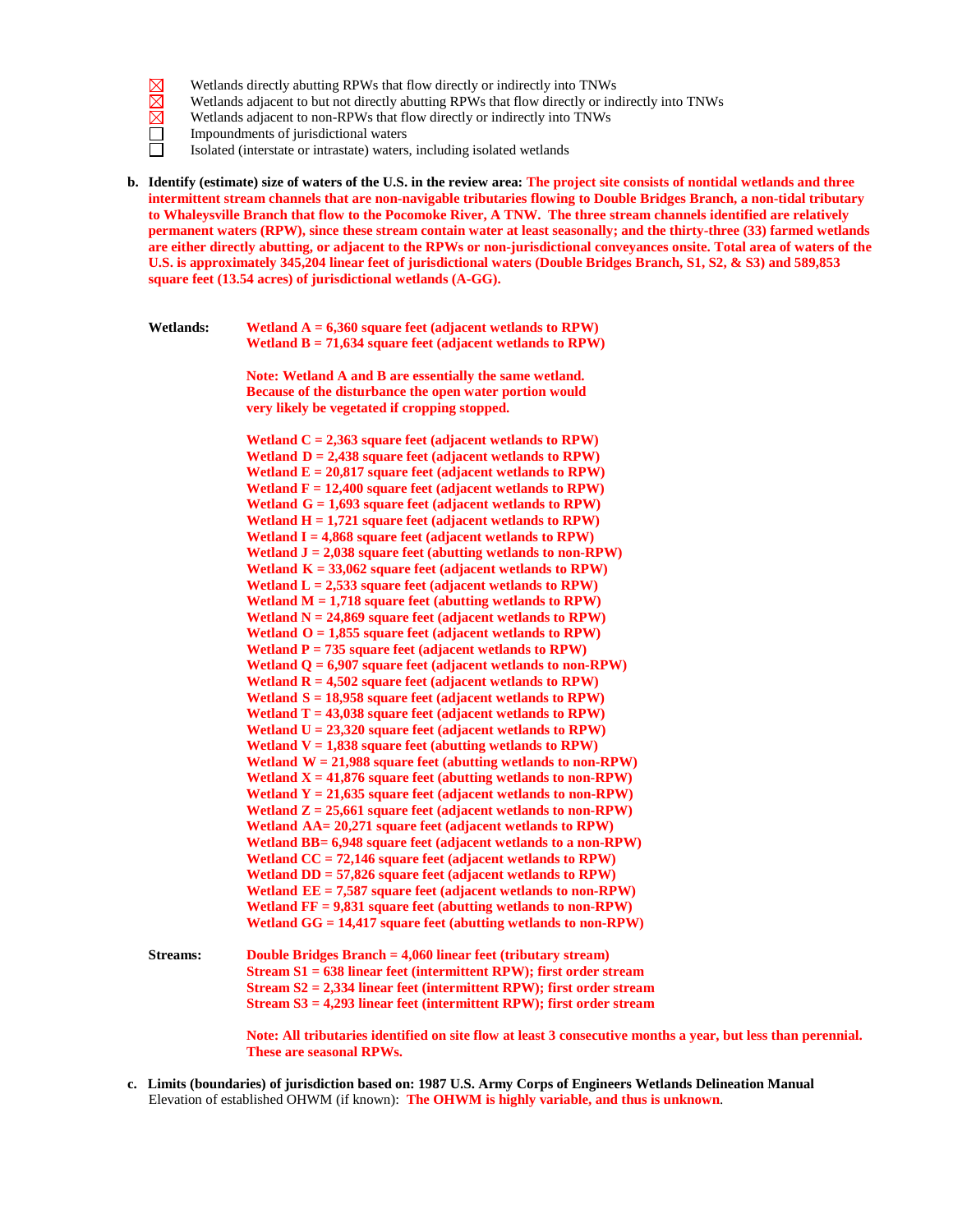#### **2. Non-regulated waters/wetlands (check if applicable):[3](#page-2-0)**

 $\boxtimes$  Potentially jurisdictional waters and/or wetlands were assessed within the review area and determined not to be jurisdictional. Explain:

- **Waters: In addition, there were man-made drainage features observed during the site visit. Corn was observed growing within the fields, some of which was stunted due to excess water. The features are typical of farm and irrigation drainage ditches dug in dry lands. These ditches were excavated in hydric soils, not draining wetlands and they did not carry a relatively permananet flow of water. They did not exhibit a clear, natural line impressed on the bank /discernable ordinary high water mark, are not considered tributaries and lacked at least one of the three wetland parameters. Therefore, these conveyences / ditches were not considered jurisdictional pursuant to the Clean Water Act following the U.S. Supreme Court Decision / Rapanos Guidance.**
- **Wetlands: Wet areas on the farm fields were observed in the field, corn with stunted growth due to excess water and interpretation of archival aerial photos and topographic mapping indicating repeatable signature of saturation indicating potential farmed wetlands. These area of repeatable signatures were considered to be jurisdictional. Some wet areas are depressions created incidental to normal farming activities and the spin cut ditches are created by cutting with a disc as farm maintenance activity. These areas of the field are artificially irrigated.**

**Due to the recent cropping, and the resultant change in use to a solar farm, it was necessary to use Chapter 5 of the Coastal Plain Regional Supplement to establish the wetlands within the farm field. During visual observation, none of the wetlands had a predominance of hydrophytic vegetation. Our call is based on the fact that if cropping were to cease, hydrophytic vegetation would immediately start to colonize most areas as the hydrologic conditions are present, as evidenced by the repeated signatures on historic aerial photos and stressed crops observed in the field.**

### **SECTION III: CWA ANALYSIS**

### **A. TNWs AND WETLANDS ADJACENT TO TNWs**

**The agencies will assert jurisdiction over TNWs and wetlands adjacent to TNWs. If the aquatic resource is a TNW, complete Section III.A.1 and Section III.D.1. only; if the aquatic resource is a wetland adjacent to a TNW, complete Sections III.A.1 and 2 and Section III.D.1.; otherwise, see Section III.B below**.

**1. TNW** 

Identify TNW:

Summarize rationale supporting determination:

**2. Wetland adjacent to TNW** 

Summarize rationale supporting conclusion that wetland is "adjacent":

# **B. CHARACTERISTICS OF TRIBUTARY (THAT IS NOT A TNW) AND ITS ADJACENT WETLANDS (IF ANY):**

**This section summarizes information regarding characteristics of the tributary and its adjacent wetlands, if any, and it helps determine whether or not the standards for jurisdiction established under Rapanos have been met.** 

**The agencies will assert jurisdiction over non-navigable tributaries of TNWs where the tributaries are "relatively permanent waters" (RPWs), i.e. tributaries that typically flow year-round or have continuous flow at least seasonally (e.g., typically 3 months). A wetland that directly abuts an RPW is also jurisdictional. If the aquatic resource is not a TNW, but has year-round (perennial) flow, skip to Section III.D.2. If the aquatic resource is a wetland directly abutting a tributary with perennial flow, skip to Section III.D.4.** 

**A wetland that is adjacent to but that does not directly abut an RPW requires a significant nexus evaluation. Corps districts and EPA regions will include in the record any available information that documents the existence of a significant nexus between a relatively permanent tributary that is not perennial (and its adjacent wetlands if any) and a traditional navigable water, even though a significant nexus finding is not required as a matter of law.**

**If the waterbody[4](#page-2-1) is not an RPW, or a wetland directly abutting an RPW, a JD will require additional data to determine if the waterbody has a significant nexus with a TNW. If the tributary has adjacent wetlands, the significant nexus evaluation must consider the tributary in combination with all of its adjacent wetlands. This significant nexus evaluation that combines, for analytical purposes, the tributary and all of its adjacent wetlands is used whether the review area identified in the JD request is the tributary, or its adjacent wetlands, or both. If the JD covers a tributary with adjacent wetlands, complete Section III.B.1 for** 

<span id="page-2-0"></span><sup>&</sup>lt;sup>3</sup> Supporting documentation is presented in Section III.F.

<span id="page-2-1"></span><sup>4</sup> Note that the Instructional Guidebook contains additional information regarding swales, ditches, washes, and erosional features generally and in the arid West.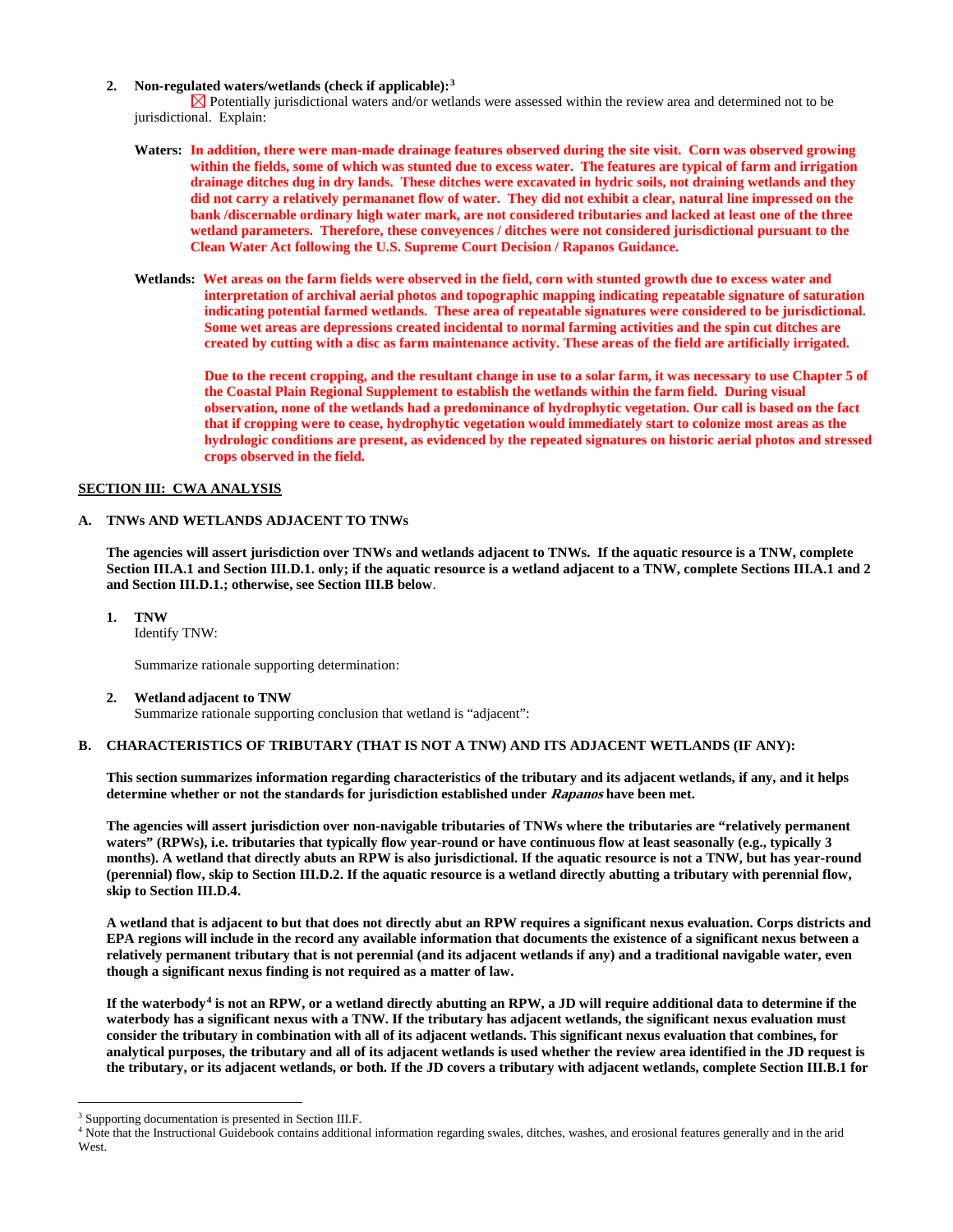**the tributary, Section III.B.2 for any onsite wetlands, and Section III.B.3 for all wetlands adjacent to that tributary, both onsite and offsite. The determination whether a significant nexus exists is determined in Section III.C below.**

#### **1. Characteristics of non-TNWs that flow directly or indirectly into TNW**

#### **(i) General Area Conditions:**

 Watershed size: **The site contains 13.54 acres 11,325 linear feet of total jurisdictional WOUS.** Drainage area: **+/- 400 acres. Double Bridges Branch watershed is located in the Coastal Plain Province and drains to the larger Pocomoke River.**

Average annual rainfall: **43.88 inches**  Average annual snowfall: 11.4 **inches**

#### **(ii) Physical Characteristics:**

(a) Relationship with TNW:

Tributary flows directly into TNW.

Tributary flows indirectly through **Streams S1, S2, & S3 are all unnamed, non-navigable tributaries to Double Bridges Branch. These streams are not identified as blueline streams on the National Hydrlogical Dataset (NHD) from the U.S. Geological Society and are variable distances from Double Bridges Branch as can be seen on the attached Figure 1 - RPWs / Conveyences. All tributaries that occur onsite have intermittent flow and drain offsite to a perennial RPW before entering the Pocomoke River, a TNW. The three stream channels are relatively permanent, meaning they contain water at least seasonally; and the wetlands either directly abut, are adjacent to the RPW tributaries or to the non-jurisdictional conveyances / farm ditches.**

Project waters are **approximately 2.35** river miles from TNW. Project waters are **variable (see Figure 1-RPWs / Conveyances)** river miles from RPW. Project waters are **approximately 1.80** aerial (straight) miles from TNW. Project waters are **variable (see Figure 1-RPWs / Conveyances)** aerial (straight) miles from RPW. Project waters cross or serve as state boundaries. Explain:

Identify flow route to TNW[5:](#page-3-0) **Streams S1, S2, & S3 drain through natural conveyances. The hydrological flow drains through an intermittent stream located onsite (Double Bridges Branch), which flows directly into Whaleysville Branch to the Pocomoke River, a TNW to the larger Pocomoke Sound, approximately 40 miles downstream.** 

Tributary stream order, if known: **Streams S1, S2, & S3 are first order streams which flow directly into Double Bridges Branch.** 

(b) General Tributary Characteristics (check all that apply):

#### **Tributary** is:

.

Natural **Double Bridges Branch**

Artificial (man-made). Explain: **There are man-made ditches draining cropfields to Double Bridges Branch or to jurisdictional streams.**

Manipulated (man-altered). Explain: **Property is currently under agricultural uses and farming operation. The tributaries occurring onsite have defined bed, bank, and ordinary high water (OHWM) features and flow at least 3 consecutive months of the year. During the summer, as observed in aerial imagery, the channels exhibited no flow. Historical imagery shows the tributary system intact and water in the stream channels. Historically these features included ponded areas with seasonal saturation. Standing water, water table within the top 12-inches of the soil surface, drift lines, sediment depositions, and drainage patterns all present during the site visit. During the site visit in November, the Corps confirmed that these stream channels were exhibiting groundwater flow.**

| <b>Tributary</b> properties with respect to top of bank (estimate):               |                   |  |                                                                                             |  |  |  |
|-----------------------------------------------------------------------------------|-------------------|--|---------------------------------------------------------------------------------------------|--|--|--|
| Stream S1 - Average: 15-feet wide by 2-feet deep; side slopes 0 to 2%             |                   |  |                                                                                             |  |  |  |
| Stream S2 - Average: 20-feet wide by 3-foot deep; side slopes 2% to 5%            |                   |  |                                                                                             |  |  |  |
| Stream S3 - Average: 10-15 feet wide by 2.5 -3 feet deep; side slopes 1 to 5 $\%$ |                   |  |                                                                                             |  |  |  |
| Primary tributary substrate composition (check all that apply):                   |                   |  |                                                                                             |  |  |  |
| $\boxtimes$ Silts                                                                 | $\boxtimes$ Sands |  | Concrete                                                                                    |  |  |  |
| $\Box$ Cobbles                                                                    | Gravel            |  | $\boxtimes$ Muck                                                                            |  |  |  |
| $\Box$ Bedrock                                                                    |                   |  | $\boxtimes$ Vegetation. Type/% cover: 30% cover within and on the side slopes of the stream |  |  |  |
| channels.                                                                         |                   |  |                                                                                             |  |  |  |
| $\Box$ Other. Explain:                                                            |                   |  |                                                                                             |  |  |  |

<span id="page-3-0"></span> <sup>5</sup> Flow route can be described by identifying, e.g., tributary a, which flows through the review area, to flow into tributary b, which then flows into TNW.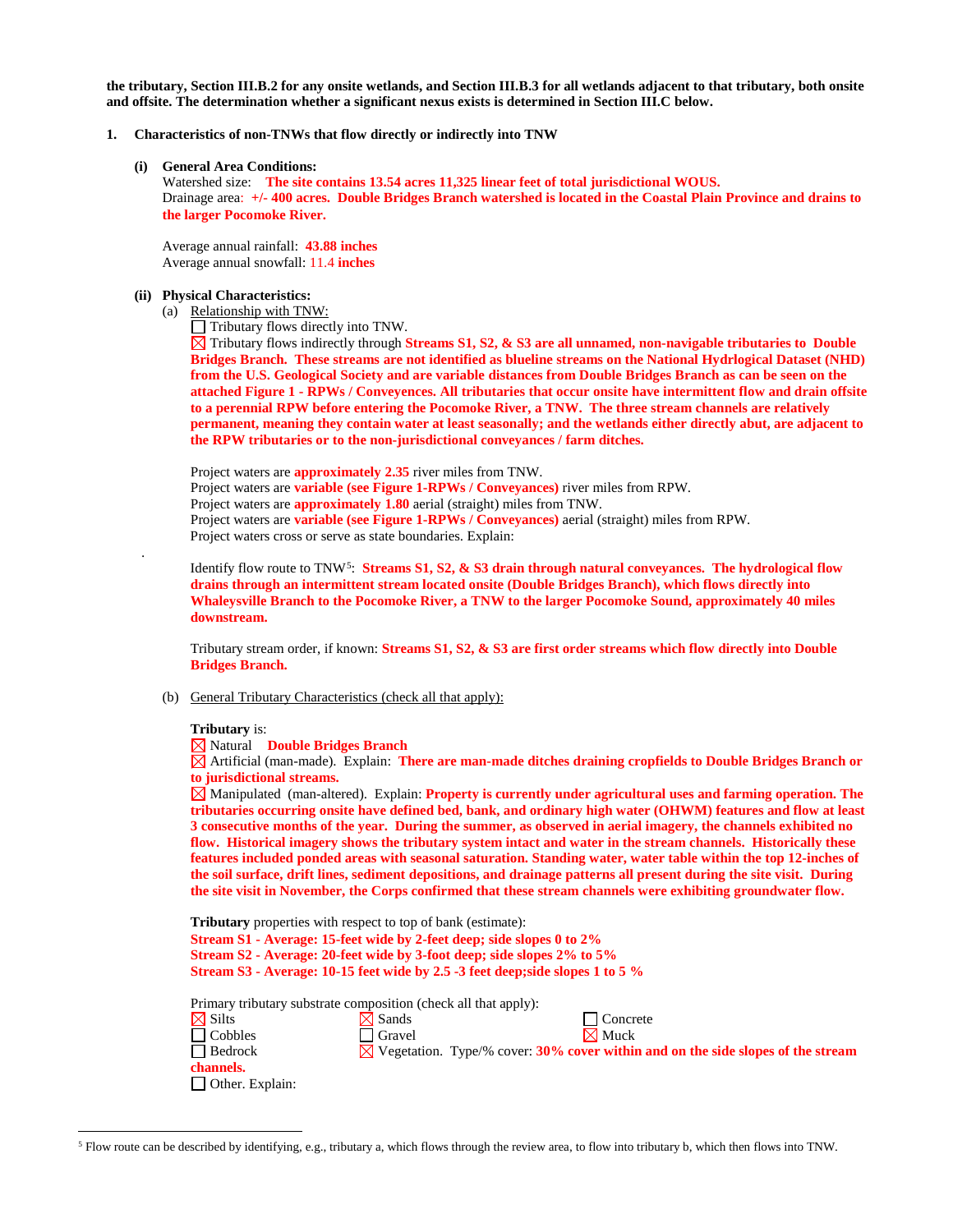Tributary condition/stability [e.g., highly eroding, sloughing banks]. Explain: **Moderate level of stability - banks low erodibility and shallow, but only ~1.5 to 2 feet side slopes. The drainage system is maintained by cleaning out the channels and side-casting sediment into the fields to maintain flow volume to remove water from the farm fields during seasonally high saturation and ponding.**

Presence of run/riffle/pool complexes. **Yes** Explain: **During the Corps site visit 3 August 2016, a hydraulic flow velocity of approximately 0.5 cubic feet per second was observed. There was some algal matting in the channels. The high concentration of algae is due to the high levels of nitrogen and phosphorus resulting from agricultural runoff into the tributary and surrounding ditch system. Streams S1 and S2 are identified as a blue line stream on NHD data set. Some bent and stressed hydrophytic vegetation was observed in the stream channel system indicative of intermittent flow in this actively maintained system of drainage ditches within the agricultural lands.**

Tributary geometry: **Not sinuous on-site;** Tributary gradient (approximate average slope): **1-2% avg.** 

 $(c)$  Flow:

Tributary provides for: I**ntermittent flow**  Estimate average number of flow events in review area/year: **50 (flowing)** Describe flow regime: **Intermittent (RPW)** Other information on duration and volume: **Generally less than 24 hours following storm events and during part of the wet season greater than 3 consecutive months. Drainage from the site flows generally westward toward Double Bridges Branch, a tributary to Whaleysville Branch to the Pocomoke River. Evidence of flow was observed with bed-and-bank, ordinary high water mark (OHWM), flow duration after rain event more than 24 hours later, and sorting of material.**  Surface flow is: **Discrete and confined** Characteristics: Subsurface flow: **Unknown / possible due to high seasonable water tables.**  $\Box$  Dye (or other) test performed: N/A. Tributary has (check all that apply):  $\boxtimes$  Bed and banks  $\boxtimes$  OHWM<sup>[6](#page-4-0)</sup> (check all indicators that apply):  $\boxtimes$  clear, natural line impressed on the bank the presence of litter and debris Changes in the character of soil<br>  $\boxtimes$  destruction of terrestrial vegetation<br>  $\boxtimes$  selection matted down, bent, or absent<br>
Leaf litter disturbed or washed away<br>  $\boxtimes$  sediment sorting<br>
scour<br>
multiple observed or predict  $\Box$  shelving the presence of wrack line  $\boxtimes$ vegetation matted down, bent, or absent  $\boxtimes$  sediment sorting  $\Box$ leaf litter disturbed or washed away scour  $\boxtimes$ sediment deposition multiple observed or predicted flow events water staining abrupt change in plant community  $\Box$  other (list):  $\Box$  Discontinuous OHWM.<sup>7</sup> Explain: N/A. If factors other than the OHWM were used to determine lateral extent of CWA jurisdiction (check all that apply):  $\Box$  High Tide Line indicated by:  $\Box$  Mean High Water Mark indicated by:  $\Box$  oil or scum line along shore objects  $\Box$  survey to available datum;  $\Box$  oil or scum line along shore objects

 $\Box$  fine shell or debris deposits (foreshore)  $\Box$  physical markings; physical markings/characteristics vegetation lines/changes in vegetation types.  $\Box$  tidal gauges  $\Box$  other (list):

# **(iii) Chemical Characteristics:**

Characterize tributary (e.g., water color is clear, discolored, oily film; water quality; general watershed characteristics, etc.). Explain: **Water was discolored; watershed highly disturbed from agricultural runoff.**  Identify specific pollutants, if known: **Excess nitrogen and phosphorus.**

#### **(iv) Biological Characteristics. Channel supports (check all that apply):**

Riparian corridor. Characteristics (type, average width): **All tributaries onsite are located within an approximately 205 acre tract of agricultural land. To the west and east is a thick forested riparian zone.** Wetland fringe. Characteristics: **Wetlands A-GG are either directly abutting, or adjacent to the RPWs /streams S2, & S3 or non-jurisdictional conveyances / ditches- onsite.** 

Habitat for: **Unknown – A habitat survey was not completed.**

<span id="page-4-1"></span><span id="page-4-0"></span> <sup>6</sup> <sup>6</sup>A natural or man-made discontinuity in the OHWM does not necessarily sever jurisdiction (e.g., where the stream temporarily flows underground, or where the OHWM has been removed by development or agricultural practices). Where there is a break in the OHWM that is unrelated to the waterbody's flow regime (e.g., flow over a rock outcrop or through a culvert), the agencies will look for indicators of flow above and below the break 7 Ibid.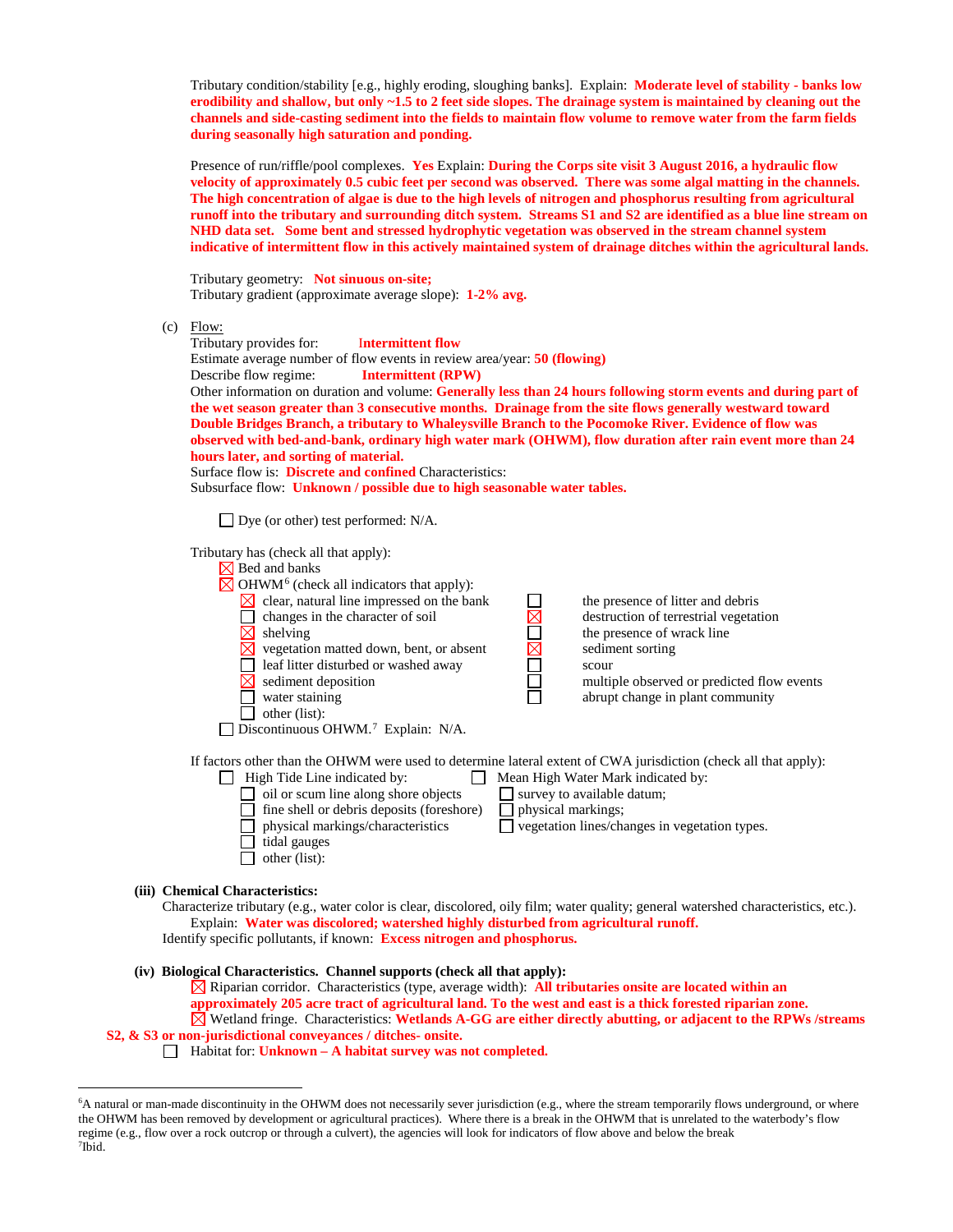#### **review".**

Federally Listed species. Explain findings: **There are no known Federally Listed Species in this "area of** 

Fish/spawn areas. Explain findings: Other environmentally-sensitive species. Explain findings: Aquatic/wildlife diversity. Explain findings:

#### **2. Characteristics of wetlands adjacent to non-TNW that flow directly or indirectly into TNW**

#### **(i) Physical Characteristics:**

(a) General Wetland Characteristics:

Properties:

Wetland size: **All wetlands on the farm site vary in sized (See Figure 2 for dimensions).** Wetland type. **Emergent; It is likely that at one time historically this field was PFO wetlands pior to converting to agriculture. A majority of the field was planted in corn during our site visit in August.**

Wetland quality. Explain: **Refer to Section IV.B.** Project wetlands cross or serve as state boundaries. Explain: **N/A**.

(b) General Flow Relationship with Non-TNW:

Flow is: I**ntermittent** Explain: **Directly abutting Streams S1, S2, & S3 are all first-order, intermittent streams / RPWs. Double Bridges Branch and S2 are identified as blue-line streams and S1 & S3 are stream channels that are relatively permanent, meaning they contain water at least seasonally; and the wetlands are either directly abutting or adjacent to the RPW tributaries or non-jurisdictional conveyances / ditches onsite.** 

Surface flow is**: Following storm events and during at least a portion of the wet season greater than 3 consecutive months in duration.** 

Characteristics:

Subsurface flow: **Likely, because flow is intermittent,** Explain findings: **The main source of water in from micro topography and groundwater. This area is part of the Delmarva Penninsula area and located in the Coastal Plain. Because unconsolidated sediments underlie the region, precipitation usually sinks readily, but areas of ponding often occurs due to water perching above tight silt loam soils. This ponding is depicted in repeatable signatures of saturation from aerial imagery.**

□ Dye (or other) test performed:

- (c) Wetland Adjacency Determination with Non-TNW:
	- Directly abutting / **some agricultural field wetlands are abutting.**
	- $\boxtimes$  Not directly abutting / **some agricultural field wetlands are not abutting but in close proximity**.
- Discrete wetland hydrologic connection. Explain: **Non-jurisdictional / Non-RPWs agricultural drainage ditches have been used as a surface connection to downstream receiving waters and TNWs.** 
	- Ecological connection. Explain:
	- Separated by berm/barrier. Explain:

#### (d) Proximity (Relationship) to TNW

Project wetlands are **approximately 2.35** river miles from TNW. Project waters are **approximately 1.80** aerial (straight) miles from TNW. Flow is from: **Wetlands to Stream Double Bridges Branch, S1, S2, & S3**  Estimate approximate location of wetland as within the floodplain. **None known.**

#### **(ii) Chemical Characteristics:**

Characterize wetland system (e.g., water color is clear, brown, oil film on surface; water quality; general watershed characteristics; etc.). Explain: **Clear to Muddy Brown / some algae due to nitrogen and phosphorous from fertilizer.**

Identify specific pollutants, if known:

#### **(iii) Biological Characteristics. Wetland supports (check all that apply):**

 $\Box$  Riparian buffer. Characteristics (type, average width):

Vegetation type/percent cover. Explain: **30% herbaceous cover within jurisdictional areas. Streams and wetlands are part of a wetland/stream complex and based on characteristics both visual and measurements in the field on 3 August 2016, they were determined to be either linear depression wetlands or had characteristics of a stream channel.** 

Habitat for: **Unknown – A habitat survey was not completed.**

Federally Listed species. Explain findings: **There are no known Federally Listed Species in this "area of**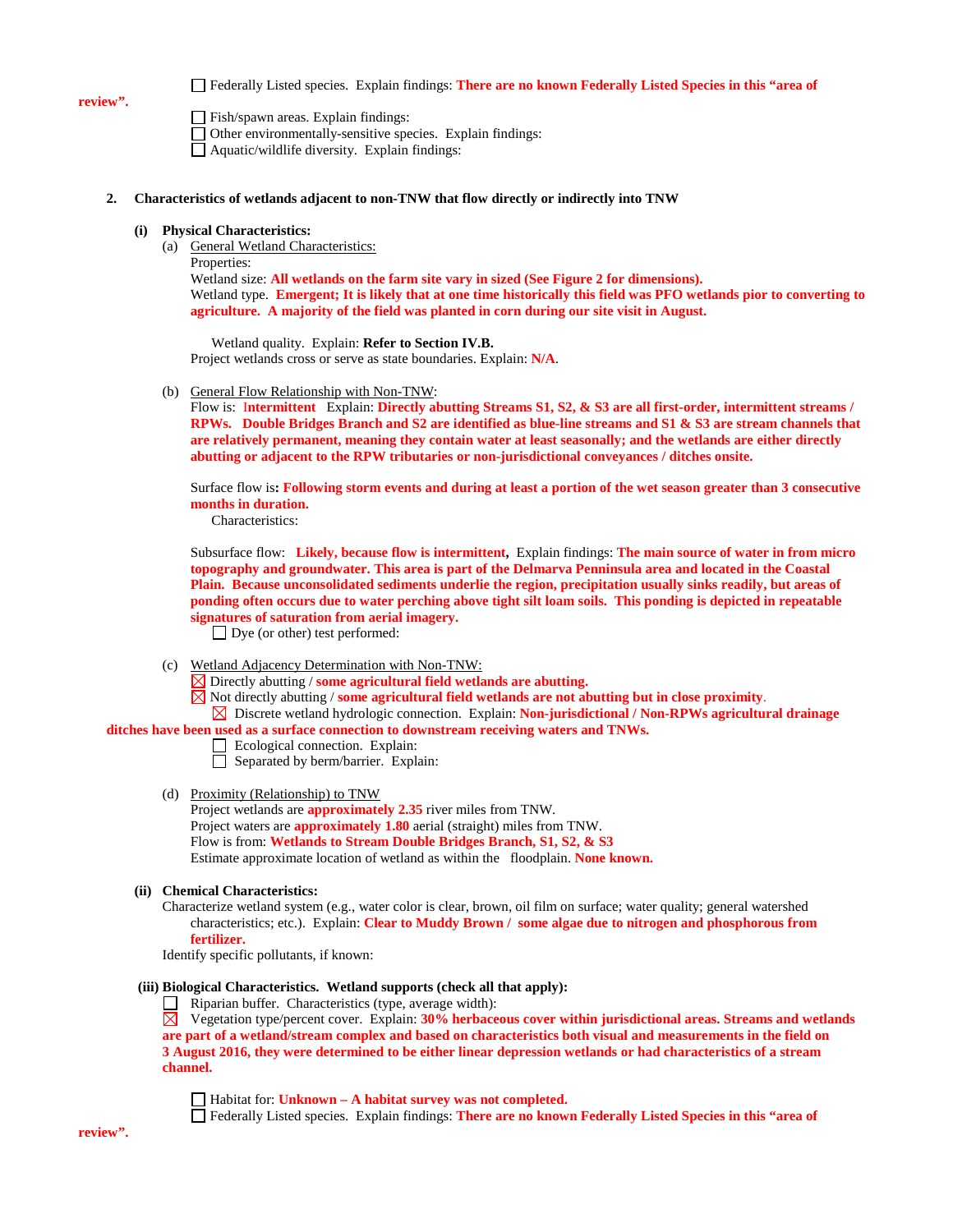Fish/spawn areas. Explain findings: Other environmentally-sensitive species. Explain findings:  $\Box$  Aquatic/wildlife diversity. Explain findings:

# **3. Characteristics of all wetlands adjacent to the tributary (if any)**

All wetland(s) being considered in the cumulative analysis: Approximately in total are being considered in the cumulative analysis.

For each wetland, specify the following:

| Directly abuts? $(Y/N)$           | Size (in sq.ft)    |   | Size (in acres)    |
|-----------------------------------|--------------------|---|--------------------|
| Wetland $A(N)$                    | 6,360 square feet  | N | $0.146$ acres      |
| <b>Wetland B</b> $(N)$            | 71,634 square feet | N | <b>1.644 acres</b> |
| Wetland $C(N)$                    | 2,363 square feet  | N | $0.054$ acres      |
| Wetland $D(N)$                    | 2,438 square feet  | N | $0.055$ acres      |
| Wetland $E(N)$                    | 20,817 square feet | N | <b>0.477 acres</b> |
| Wetland $F(N)$                    | 12,400 square feet | N | <b>0.284 acres</b> |
| Wetland $G(N)$                    | 1,693 square feet  | N | <b>0.038 acres</b> |
| Wetland $H(N)$                    | 1,721 square feet  | N | <b>0.039 acres</b> |
| <b>Wetland I</b> $(N)$            | 4,868 square feet  | N | $0.111$ acres      |
| Wetland $K(N)$                    | 33,062 square feet | N | <b>0.758 acres</b> |
| Wetland $L(N)$                    | 2,533 square feet  | N | <b>0.058 acres</b> |
| <b>Wetland M (Y)</b>              | 1,718 square feet  | Y | <b>0.039 acres</b> |
| <b>Wetland N</b> $(N)$            | 24,869 square feet | N | 0.570 acres        |
| Wetland $O(N)$                    | 1,855 square feet  | N | $0.042$ acres      |
| <b>Wetland P</b> $(N)$            | 735 square feet    | N | <b>0.016 acres</b> |
| <b>Wetland R <math>(N)</math></b> | 4,502 square feet  | N | $0.103$ acres      |
| <b>Wetland S</b> $(N)$            | 18,958 square feet | N | <b>0.435 acres</b> |
| Wetland $T(N)$                    | 43,038 square feet | N | <b>0.988 acres</b> |
| Wetland $U(N)$                    | 23,320 square feet | N | $0.535$ acres      |
| Wetland $V(Y)$                    | 1,838 square feet  | Y | $0.042$ acres      |
| <b>Wetland AA (N)</b>             | 20,271 square feet | N | $0.465$ acres      |
| <b>Wetland CC (N)</b>             | 72,146 square feet | N | <b>1.656 acres</b> |
| <b>Wetland DD (N)</b>             | 57,826 square feet | N | <b>1.327 acres</b> |

Summarize overall biological, chemical and physical functions being performed: **Refer to Section IV.B.**

# **C. SIGNIFICANT NEXUS DETERMINATION**

**A significant nexus analysis will assess the flow characteristics and functions of the tributary itself and the functions performed by any wetlands adjacent to the tributary to determine if they significantly affect the chemical, physical, and biological integrity of a TNW. For each of the following situations, a significant nexus exists if the tributary, in combination with all of its adjacent wetlands, has more than a speculative or insubstantial effect on the chemical, physical and/or biological integrity of a TNW. Considerations when evaluating significant nexus include, but are not limited to the volume, duration, and frequency of the flow of water in the tributary and its proximity to a TNW, and the functions performed by the tributary and all its adjacent wetlands. It is not appropriate to determine significant nexus based solely on any specific threshold of distance (e.g. between a tributary and its adjacent wetland or between a tributary and the TNW). Similarly, the fact an adjacent wetland lies within or outside of a floodplain is not solely determinative of significant nexus.** 

**Draw connections between the features documented and the effects on the TNW, as identified in the** *Rapanos* **Guidance and discussed in the Instructional Guidebook. Factors to consider include, for example:**

- Does the tributary, in combination with its adjacent wetlands (if any), have the capacity to carry pollutants or flood waters to TNWs, or to reduce the amount of pollutants or flood waters reaching a TNW?
- Does the tributary, in combination with its adjacent wetlands (if any), provide habitat and lifecycle support functions for fish and other species, such as feeding, nesting, spawning, or rearing young for species that are present in the TNW?
- Does the tributary, in combination with its adjacent wetlands (if any), have the capacity to transfer nutrients and organic carbon that support downstream foodwebs?
- Does the tributary, in combination with its adjacent wetlands (if any), have other relationships to the physical, chemical, or biological integrity of the TNW?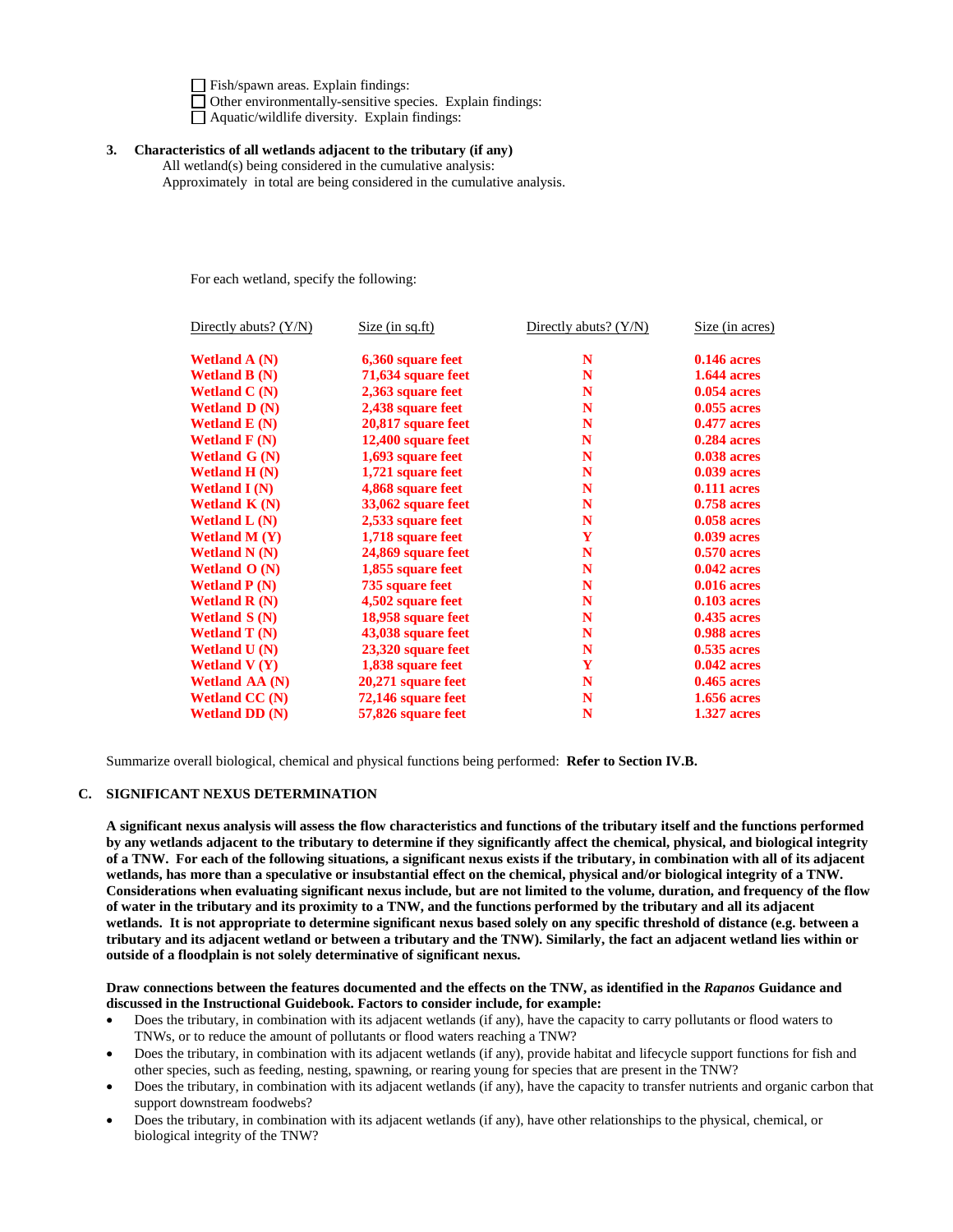**Note: the above list of considerations is not inclusive and other functions observed or known to occur should be documented below:**

- **1. Significant nexus findings for non-RPW that has no adjacent wetlands and flows directly or indirectly into TNWs.** Explain findings of presence or absence of significant nexus below, based on the tributary itself, then go to Section III.D:
- **2. Significant nexus findings for non-RPW and its adjacent wetlands, where the non-RPW flows directly or indirectly into TNWs.** Explain findings of presence or absence of significant nexus below, based on the tributary in combination with all of its adjacent wetlands, then go to Section III.D: **The ditches (non-RPWs) flow directly or indirectly into TNWs through the RPWs and are considered here to be a non-jurisdictional conveyances for those wetlands that are adjacent or abutting. These ditches drain to Double Bridges Branch, S2, & S3 but do not carry relatively permanent flow and are man-made cut in hydric soils to drain the cropland, do not meet all wetland parameters, do not drain wetlands and do not have an OHWM. All wetlands abutting or adjacent to these ditches (non-RPWs) are jurisdictional. This was conceded by the applicant at the meeting held on 9 December 2015.**

**The substrate of the stream beds of Double Bridges Branch, S1, S2, & S3 is dominated by sands and silts. All channels exhibited jurisdictional stream characteristics including OHWM, bank and bed, and shelving.**

**3. Aquatic fauna, wetland vegetation, and evidence of groundwater seeps were observed within the four streams during the Corps' site visit 10 November 2016. The functions of Streams S1, S2, & S3 and Wetlands A-GG cumulatively contribute to the integrity of the TNW by performing a variety of functions.** 

\* Aquatic Life (Organisms): **Due to the intermittent flow characteristics of the streams onsite fish, or other stream life that requires longer flow duration, would not be expected to be present. However, opportunistic organisms that have a short life history, such as some species of benthic macro-invertebrates, could be expected to be present seasonally. During the Corps' site visit on 10 November 2016, water was flowing in the channels, but upon a very cursory inspection no aquatic organisms were observed.** 

\* Habitat for Wildlife: **A detailed assessment of in-stream habitat quality and/or undertaking of a functional assessment for both stream/wetland systems were not performed onsite. The intermittent stream system would not be expected to provide consistent drinking water for wildlife. The stream system is located on agricultural lands and may or may not be expected to provide food and shelter for a variety of non-aquatic organisms, however small.** 

\* Support Nutrient Cycling**: All tributaries and their adjacent and abutting wetlands would be expected to support nutrient cycling by trapping nutrients with vegetation in the surrounding agricultural landscape.** 

\* Sediment Transport: **Within these systems, materials are passively transported as water flows down-gradient to TNWs. No major blockages were observed on site or at adjoining parcels flowing offsite. Sediment laden with nitrogen and phosphorus was observed in the channel due to elevated levels of algae blooms and blue/green sediment deposits during high rain events within 24 hours.** 

\* Pollutant Trapping: **During those storm events, precipitation falling on the site is generally carried into the RPWchannels onsite by sheet flow off agricultural fields and offsite from Maryland Route 346 (Old Ocean City Road). Some of the pollutants carried in the runoff would be expected to be trapped since the streams are moderately well connected to the fields and serve as the principal drainage features conveying flow offsite; especially with vegetation for trapping nutrients rooted in the channel themselves.** 

\* WQ Improvement: **The channels have a moderate opportunity to improve the chemical and physical aspects of water quality because pollutants and sediment are trapped when the water flows into the channels, however the drainage area and high concentration of agricultural land-use in the watershed would be expected to overload the channels as evident in the field. There is no mature riparian buffer which would be expected to contribute shade which would help moderate water temperature fluctuations in the channel, thereby moderating fluctuations of the concentration of dissolved oxygen (DO) and improving biological parameters. Moreover, the channels and the associated riparian floodplain buffers typical of most healthy stream systems are not present. The site is highly disturbed and predominately agricultural farmland. Therefore, this channel would not be expected to provide greater functions and services in terms of improving water quality due to heavy loads of pollutants from the surrounding area versus a high value stream in a pristine area further downstream.**

\* Temperature: **Temperature loading is typical in the absence of mature riparian buffer which would be expected to contribute shade to moderate temperature fluctuations in the intermittent streams.** 

\* Flood Storage: **Flood storage capacity is limited because the abutting wetlands are small and located on agricultural lands in farming production. A direct connection to groundwater was not observed during the Corps' site visit. This area of review is part of a region of Worcester County dominated by surface ponding typical of the Delmarva Peninsula. During the peak of the summer months into the early fall, surface ponding is infrequent.**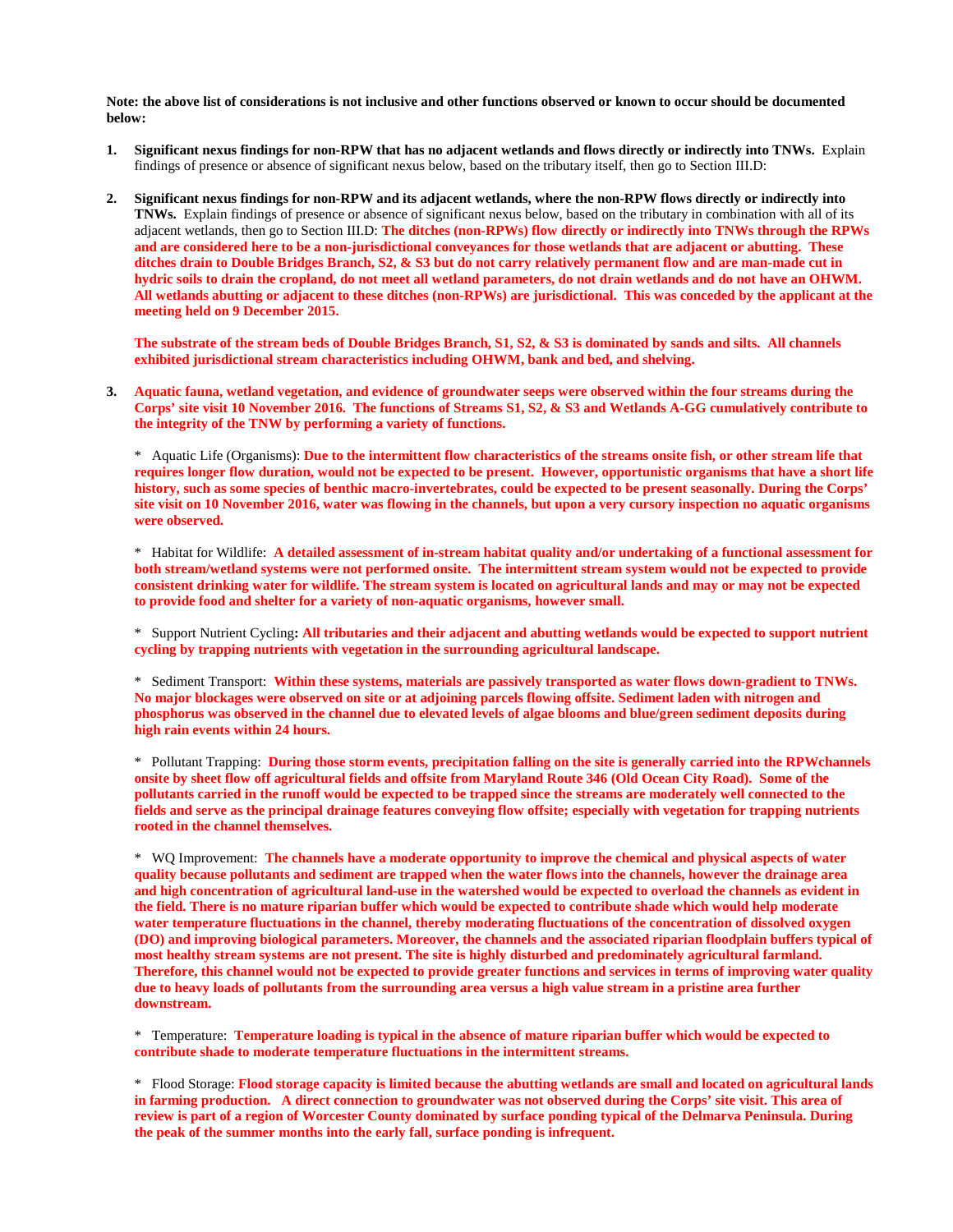\* Commerce: Double Bridges Branch, **Streams S1, S2, & S3 are too small and flow too infrequent to provide recreational boating or fishing and thus have limited opportunities to support commerce. However, they would be expected to contribute to downstream flow and a small detritus input which would aid in improving water quality downstream in the Pocomoke River, a TNW which does support commerce.** 

\* Navigation: **All of the intermittent stream system onsite is non-navigable and includes non-RPWs.** 

\* Recreation: **All of the intermittent streams are located on private property in agricultural production and have limited recreational opportunities due to small size, land-use and lack of regular flow.** 

\* Public Health: **The water quality functions of these streams, although limited, directly influences downstream areas; therefore, providing a direct benefit to the overall public health, albeit small.**

\* Groundwater Discharge: **Groundwater seeps along the banks of the stream channel systems Double Bridges Branch, S1, S2, & S3 was observed during the Corps' site visit on 10 November 2016.** 

\* Groundwater recharge: **Although no direct connection to groundwater was observed during the Corps' site visit, the area of review, as part of a region of Worcester County dominated by hydric soils, and a perched water table would be expected to causing surface saturation and ponding of water before transferring through the soil to the water table.** 

**In conclusion, based on the above evidence gathered in the field investigation using established visual measures of specific stream and/or wetland functions in addition to routine field experience in Worcester County Maryland, Double Bridges Branch, Streams S1, S2, & S3 and Wetlands A-GG described above do have a significant nexus with the physical, chemical, or biological integrity of the TNW, Pocomoke River. These wetlands exhibited a continuous surface connection to all Double Bridges Branch, S1, S2, & S3. The functions performed by these wetlands are more than a speculative or insubstantial nexus with downstream waters of the Pocomoke River. The wetlands trap and filter pollutants and provide for maintenance of water quality to the TNW. The provision of aquatic habitat is minimal as observed in the field using indirect measures. The wetlands were identified using a three-parameter approach to the delineation which relies heavily on indicators or reduction and oxidation process. Therefore, the functions of the wetlands and streams themselves are based on specific field indicators. The surrounding land-use is predominately agriculture, so these wetlands function to remove pollutants, particulate retention, and provide for nutrient cycling and denitrification.** 

**4. Significant nexus findings for wetlands adjacent to an RPW but that do not directly abut the RPW.** Explain findings of presence or absence of significant nexus below, based on the tributary in combination with all of its adjacent wetlands, then go to Section III.D:

### **D. DETERMINATIONS OF JURISDICTIONAL FINDINGS. THE SUBJECT WATERS/WETLANDS ARE (CHECK ALL THAT APPLY):**

**1. TNWs and Adjacent Wetlands.** Check all that apply and provide size estimates in review area:  $\Box$  TNWs:

Wetlands adjacent to TNWs:

# **2. RPWs that flow directly or indirectly into TNWs.**

Tributaries of TNWs where tributaries typically flow year-round are jurisdictional. Provide data and rationale indicating that tributary is perennial:

 $\boxtimes$  Tributaries of TNW where tributaries have continuous flow "seasonally" (e.g., typically three months each year) are jurisdictional. Data supporting this conclusion is provided at Section III.B. Provide rationale indicating that tributary flows seasonally: **Through site visits at different times of year.**

Provide estimates for jurisdictional waters in the review area (check all that apply):

 **Tributary waters:**

Identify type(s) of waters:

**3. Non-RPWs[8](#page-8-0) that flow directly or indirectly into TNWs.**

Waterbody that is not a TNW or an RPW, but flows directly or indirectly into a TNW, and it has a significant nexus with a TNW is jurisdictional. Data supporting this conclusion is provided at Section III.C.

Provide estimates for jurisdictional waters within the review area (check all that apply): **Tributary waters: 11,325 linear feet of streams.**

> **Double Bridges Branch = 4,060 linear feet (Tributary Stream) Stream S1 = 639 linear feet (intermittent RPW); first order stream**

<span id="page-8-0"></span> $\frac{1}{8}$ See Footnote # 3.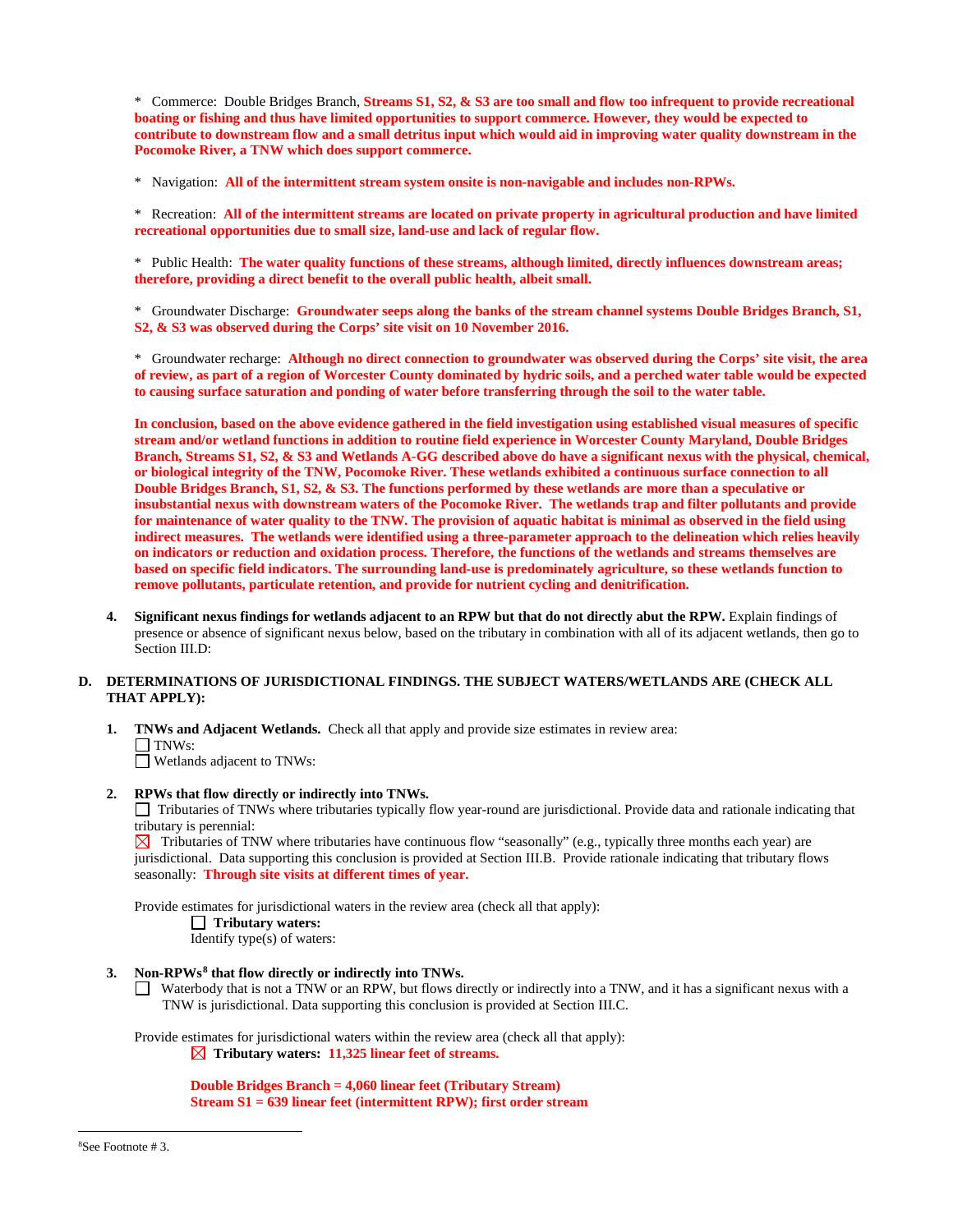#### **Stream S2 = 2,334 linear feet (intermittent RPW); first order stream Stream S3 = 4,293 linear feet (intermittent RPW); first order stream**

**D** Other non-wetland waters: Identify type(s) of waters:

- **4. Wetlands directly abutting an RPW that flow directly or indirectly into TNWs.** 
	- Wetlands directly abut RPW and thus are jurisdictional as adjacent wetlands.  $\bowtie$ 
		- $\boxtimes$  Wetlands directly abutting an RPW where tributaries typically flow year-round. Provide data and rationale indicating that tributary is perennial in Section III.D.2, above.

Provide rationale indicating that wetland is directly abutting an RPW: **See Figure 2 / Double Bridges Branch**

 **Wetlands directly abutting an RPW where tributaries typically flow "seasonally." Provide data indicating that tributary is seasonal in Section III.B and rationale in Section III.D.2, above. Provide rationale indicating that wetland is directly abutting an RPW: See Figure 2 / S3** 

**Provide acreage estimates for jurisdictional wetlands in the review area: Wetlands M & V = 0.081 acres**

- **5. Wetlands adjacent to but not directly abutting an RPW that flow directly or indirectly into TNWs.**
	- $\boxtimes$  Wetlands that do not directly abut an RPW, but when considered in combination with the tributary to which they are adjacent and with similarly situated adjacent wetlands, have a significant nexus with a TNW are jurisidictional. Data supporting this conclusion is provided at Section III.C.

**Provide acreage estimates for jurisdictional wetlands in the review area: Wetlands A through I, K, L, N, O, P, R, S, T, U, AA, CC, & DD = 9.81 acres**

#### **6. Wetlands adjacent to non-RPWs that flow directly or indirectly into TNWs.**

 $\boxtimes$  Wetlands adjacent to such waters, and have when considered in combination with the tributary to which they are adjacent and with similarly situated adjacent wetlands, have a significant nexus with a TNW are jurisdictional. Data supporting this conclusion is provided at Section III.C.

**Provide estimates for jurisdictional wetlands in the review area: Wetlands J, W, X, Y, Z BB, EE, FF, & GG = 3.48 acres**

#### **7. Impoundments of jurisdictional waters.[9](#page-9-0)**

- As a general rule, the impoundment of a jurisdictional tributary remains jurisdictional.
- Demonstrate that impoundment was created from "waters of the U.S.," or
- Demonstrate that water meets the criteria for one of the categories presented above (1-6), or
- $\Box$ Demonstrate that water is isolated with a nexus to commerce (see E below).

#### **E. ISOLATED [INTERSTATE OR INTRA-STATE] WATERS, INCLUDING ISOLATED WETLANDS, THE USE, DEGRADATION OR DESTRUCTION OF WHICH COULD AFFECT INTERSTATE COMMERCE, INCLUDING ANY SUCH WATERS (CHECK ALL THAT APPLY):[10](#page-9-1)**

- which are or could be used by interstate or foreign travelers for recreational or other purposes.
- $\Box$  from which fish or shellfish are or could be taken and sold in interstate or foreign commerce.
- which are or could be used for industrial purposes by industries in interstate commerce.
- Interstate isolated waters.Explain:
- Other factors.Explain:

#### **Identify water body and summarize rationale supporting determination:**

Provide estimates for jurisdictional waters in the review area (check all that apply):

- □ Tributary waters:<br>□ Other non-wetlan
	- Other non-wetland waters:
	- Identify type(s) of waters:
- Wetlands:

#### **F. NON-JURISDICTIONAL WATERS, INCLUDING WETLANDS (CHECK ALL THAT APPLY):**

<span id="page-9-0"></span> <sup>9</sup> To complete the analysis refer to the key in Section III.D.6 of the Instructional Guidebook.

<span id="page-9-1"></span>**<sup>10</sup> Prior to asserting or declining CWA jurisdiction based solely on this category, Corps Districts will elevate the action to Corps and EPA HQ for review consistent with the process described in the Corps/EPA** *Memorandum Regarding CWA Act Jurisdiction Following Rapanos.*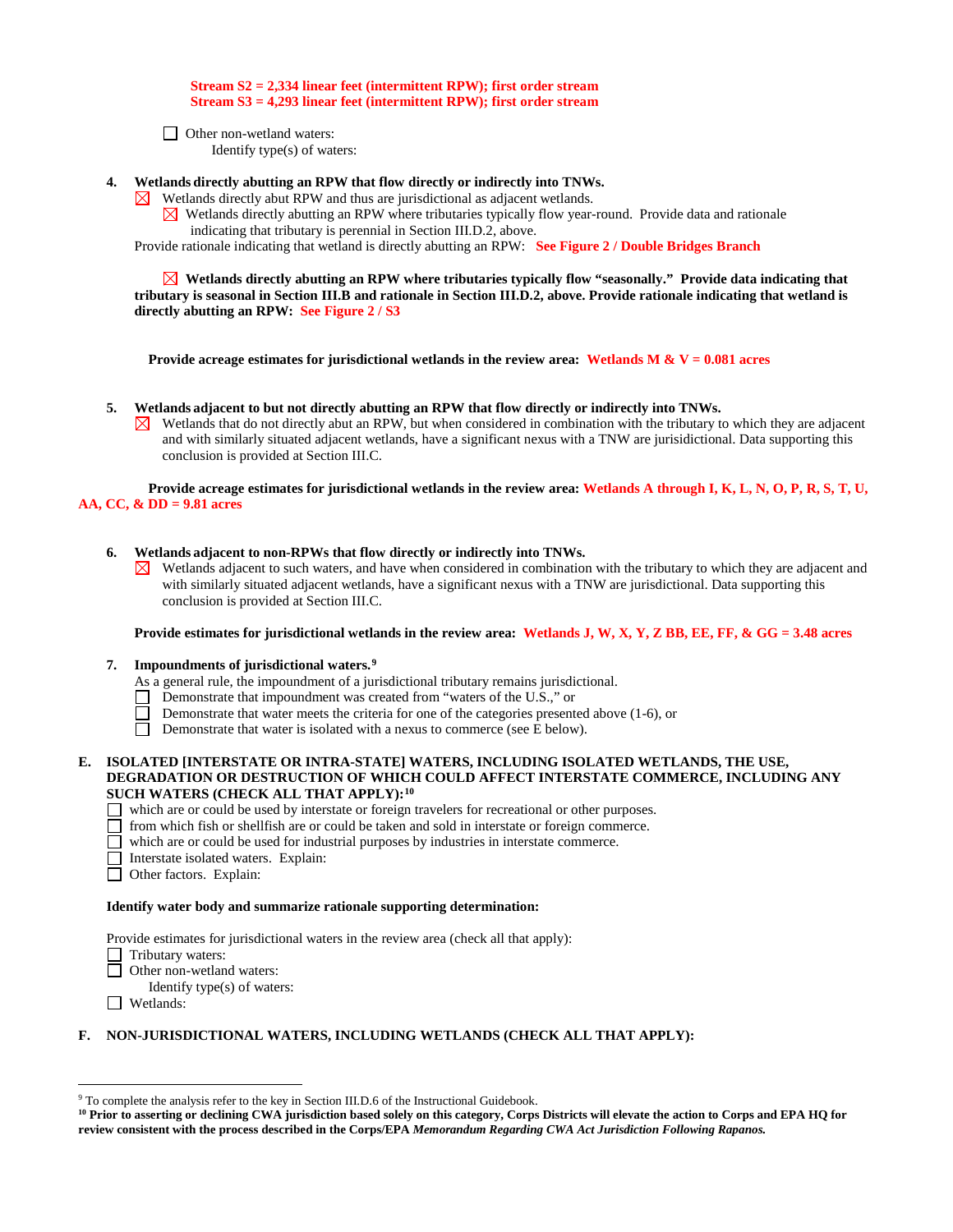| If potential wetlands were assessed within the review area, these areas did not meet the criteria in the 1987 Corps of Engineers |
|----------------------------------------------------------------------------------------------------------------------------------|
| Wetland Delineation Manual and/or appropriate Regional Supplements.                                                              |
| Review area included isolated waters with no substantial nexus to interstate (or foreign) commerce.                              |
| Prior to the Jan 2001 Supreme Court decision in "SWANCC" the review area would have been regulated based solely on the           |

- Prior to the Jan 2001 Supreme Court decision in "*SWANCC*," the review area would have been regulated based solely on the "Migratory Bird Rule" (MBR).
- Waters do not meet the "Significant Nexus" standard, where such a finding is required for jurisdiction. Explain:
- Other: (explain, if not covered above):

Provide acreage estimates for non-jurisdictional waters in the review area, where the sole potential basis of jurisdiction is the MBR factors (i.e., presence of migratory birds, presence of endangered species, use of water for irrigated agriculture), using best professional judgment (check all that apply):

Non-wetland waters (i.e., rivers, streams): **There are approximately 13 agricultural drainage ditches excavated in uplands and 2 driveway ditches that drain the cropfields or the driveway, respectively. The ditches are typical of that shown in figure 3, which, convey flow off the agricultural fields. At some point in time, a series of man-made conveyance ditches were constructed to induce positive drainage off the agricultural fields to limit potential crop loss.** 

**Discussion: These ditches have no relatively permanent flow, are excavated in hydric soils, do not drain the farmed wetlands at least during the wettest years, as they are evident in historical aerial photos, lack at least one of the three wetlands parameters and do not have an OHWM. The Corps has determined the series of ditches to be "not jurisdictional." Based on the current guidance, those ditches subjected to Federal CWA jurisdiction include those excavated in wetlands, excavated in uplands but drain wetlands or ditches w/ relatively permanent flow. These are case-by-case situations where CWA jurisdiction would extend to ditches. Additionally, small swales have formed under normal circumstances or was the result of farm equipment sitting for a longer duration of time when tilling and/or seeding the field. Such activities can create small depressions in the landscape.** 

Lakes/ponds:

- Other non-wetland waters: List type of aquatic resource:
- Wetlands:

Provide acreage estimates for non-jurisdictional waters in the review area that do not meet the "Significant Nexus" standard, where such a finding is required for jurisdiction (check all that apply):

- Non-wetland waters (i.e., rivers, streams): □
- Lakes/ponds:
	- Other non-wetland waters: acres. List type of aquatic resource:

П Wetlands:

# SECTION IV: DATA SOURCES.

**A. SUPPORTING DATA. Data reviewed for JD (check all that apply -** checked items shall be included in case file and, where checked and requested, appropriately reference sources below):

Maps, plans, plots or plat submitted by or on behalf of the applicant/consultant: **Figure 2 dated 1 December 2016 prepared by Triad Engineering Incorporated for jurisdictional wetlands on site. Routine Wetland Determination and Report dated 9 October 2015 prepared by Triad Engineering, Inc.**

**Figure 1 Jurisdictional RPWs and non-jurisdictional waters aerial photo prepared by Corps.** 

- $\boxtimes$  Data sheets prepared/submitted by or on behalf of the applicant/consultant.
	- $\Box$  Office concurs with data sheets/delineation report.

 $\boxtimes$  Office does not concur with data sheets/delineation report. **After thorough discussions with the consultant, applicant, assistance from Frank Plewa of the Corps of Engineers and additional site visits, this is the Approved Jurisdictional Determination decision.**

- Data sheets prepared by the Corps:
- $\Box$  Corps navigable waters' study:
- $\boxtimes$  U.S. Geological Survey Hydrologic Atlas: USGS NHD data.
	- $\boxtimes$  USGS 8 and 12 digit HUC maps.
	-
- U.S. Geological Survey map(s). Cite scale & quad name: **Worcester County 7.5-minute quads / Waleysville and Ninepin Branch**
- USDA Natural Resources Conservation Service Soil Survey. Citation: **Worcester County SSURGO**
- $\Box$ National wetlands inventory map(s). Cite name:
- State/Local wetland inventory map(s): **MDDNR wetlands inventory data layer for area of review.**
- FEMA/FIRM maps:
- 100-year Floodplain Elevation is: (National Geodectic Vertical Datum of 1929)
	- Photographs:  $\boxtimes$  Aerial (Name & Date): **Baltimore GIS / Worcester County** 
		- or Other (Name & Date): **Field Photos** / Figure 3
- $\Box$  Previous determination(s). File no. and date of response letter: